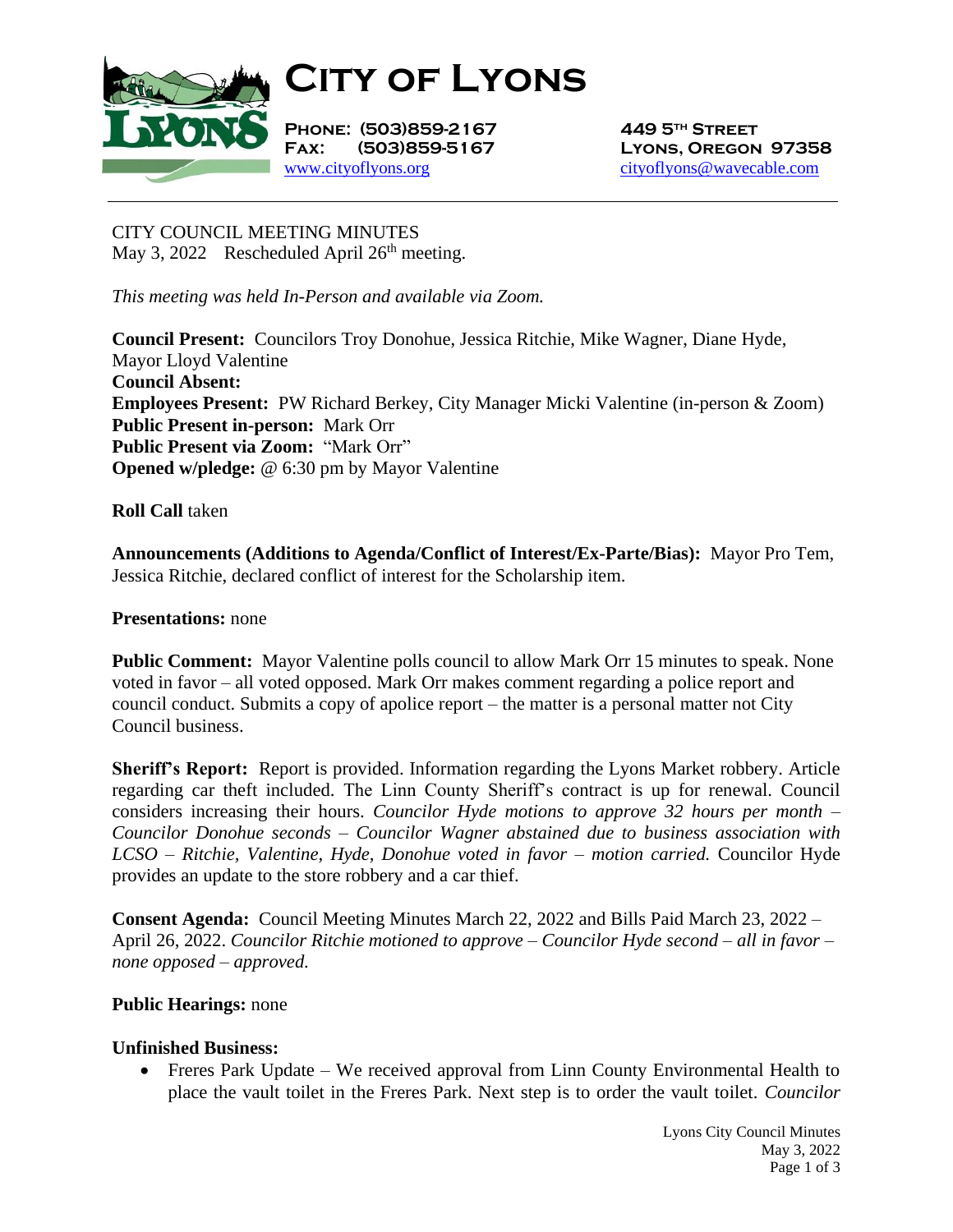*Wagner motions to approve \$100,000 for the Freres Park project, using American Rescue Funds – Councilor Hyde seconds – motion carried with all in favor.*

- Resolution 571-2022 Canyon Contracting for improvement of the Freres Park parking lot. It is noted that Salem Sealcoating should say Canyon Contracting – *Councilor Donohue motioned to approve with modification – Councilor Ritchie seconded – all in favor – approved.*
- Security Camera Quote Council reviewed the quotes provided. *Councilor Wagner motioned to approve the SCTC quotes for the Library and City Hall – Councilor Donohue seconded – all in favor – approved.*
- Budget Talks Streetlights Councilor Donohue will check for areas of most concern. Council would like to upgrade to LED. Need to determine how many streetlights and to see if eligible for Energy Trust program. May be able to use ARP funds. Personnel costs for the library will be increased due to hiring a new Librarian. Will be moving budget process one month earlier starting next year.
- Update on the Safe Routes to School (SRTS) Planning grant progress. The SRTS report was provided for review for next meeting. Estimate received was \$2 million plus. Our match is 20% match. Council requests to see if match can come from ARP money. The SRTS Construction Grant application period is open and pre-app has been submitted.

# **New Business:**

- Council reviewed the scholarship applications submitted. *Councilor Wagner motions to award each applicant \$500 – Councilor Donohue seconded – Councilor Ritchie abstained – motion carried with Councilors Hyde, Donohue, Wagner & Mayor Valentine voting in favor – approved.*
- Community Donation for \$500 to Mehama Ball Park *Councilor Wagner motioned to approve – Councilor Hyde seconded – all in favor – approved.*

# **Correspondence:** none

**Librarian Report**: The librarian is out for medical reasons and the other employees are covering her hours. Council reviewed the report.

**City Manager Report**: CM Valentine gives report. Playground equipment inspections completed. Arborist confirms black-knot fungus on ten ornamental cherry trees at Freres Park. Five have been cut down. They are cutting the limbs from the other five. Reviewed request for porta-pot placement at the cemetery. Cost for city to provide is \$440, much higher than what was quoted to caller. Council does not want to provide it. Sink repaired at the library. Library treated for flies. Effective May 1<sup>st</sup> meetings are no longer required to be electronic. City-wide Clean-up is Saturday. BC Meeting is May  $17<sup>th</sup>$  and election day. Mayor Valentine will cover the office during the budget committee meeting to allow the office to remain open for election ballot dropoff. New this year for election is that mail-in ballots postmarked May  $17<sup>th</sup>$  will be accepted up to one week later. Reviewed complaint list updates.

## **Planning Commission Report:** Nothing to report.

**Financial Reports**: No questions were asked.

## **Commissioner Report/Councilor Questions/Comments:**